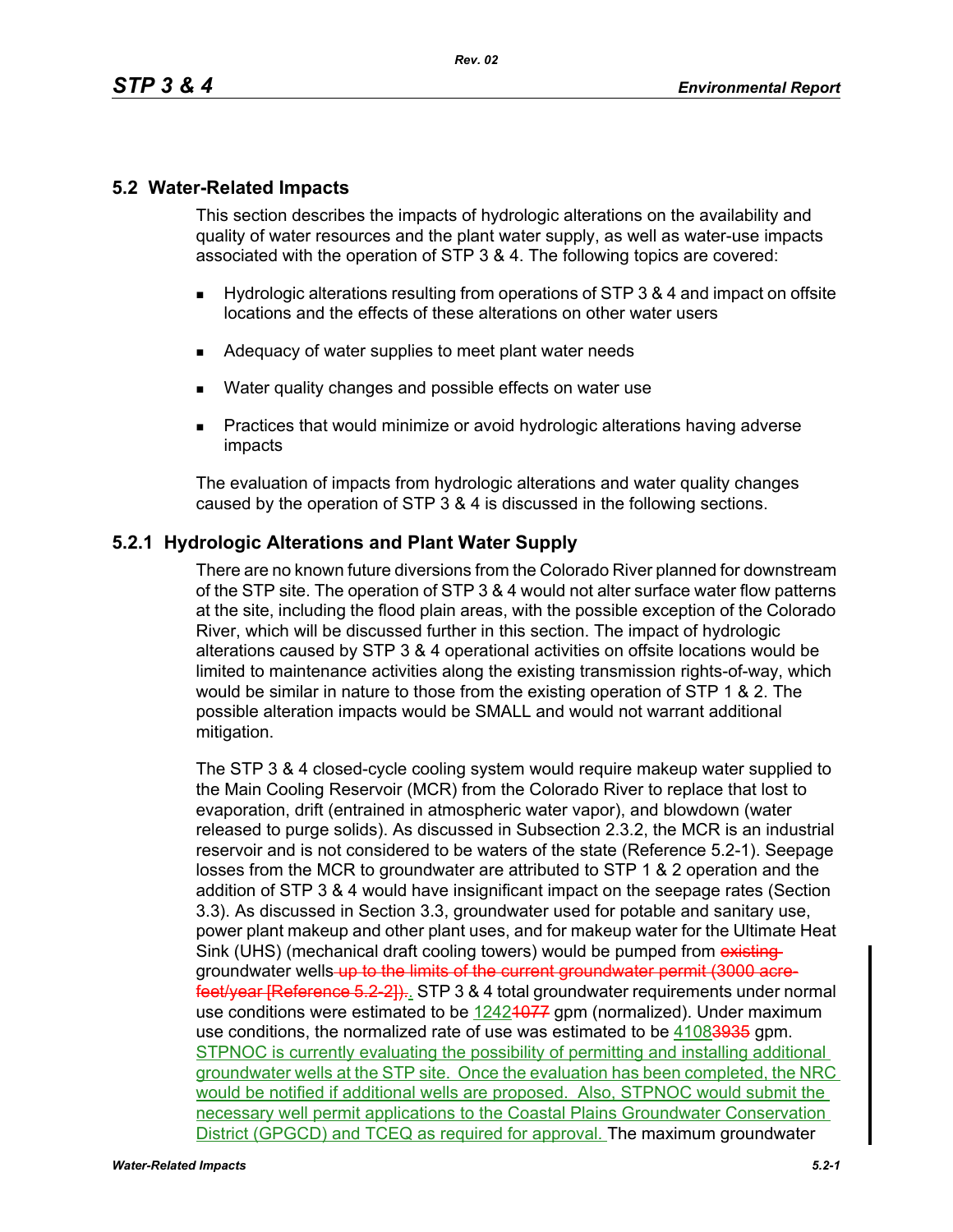П

 $\mathbf I$ 

I

demands are estimated based on the requirements of one unit during a planned refueling outage and the second unit in a forced outage using worst-case relative humidity. Well water demand for the UHS makeup is an average of  $885$  (both units) $720$ gpm under normal use conditions and an average of 3,203 (both units)3030 gpm under maximum use conditions. If the total demand for groundwater is greater than the well water system capacity, the required additional UHS makeup water would be provided from the MCR (Section 3.3).

The expected normalized rate of withdrawal of Colorado River water (Section 3.3) to replace water losses from the MCR due to STP 3 & 4 heat loads during normal operating conditions is estimated to be approximately 23,170 gpm and 23,427 gpm during maximum (peak) use operations. As discussed in Subsection 2.3.2, the STP site is currently permitted to withdraw 102,000 acre-feet per year or a normalized rate of 62,234 gpm. This permitted withdrawal rate is sufficient to support operation of all four STP units.

MCR makeup water would be pumped from the existing STP Reservoir Makeup Pumping Facility (RMPF) on the Colorado River to the MCR to replace evaporative losses, and blowdown from the MCR, as required. Blowdown to maintain MCR water quality and level (Figure 3.3-1) would be through the existing discharge system. Water would be withdrawn from the MCR for main condenser and turbine system cooling and returned to the MCR. The MCR also would receive blowdown from the STP 3 & 4 UHS and STP 3 & 4 processed waste flows. There would be no direct discharges of individual waste streams to the Colorado River or to groundwater*.*

The most significant water loss from the STP 3 & 4 cooling water system would be through evaporation of water from the MCR. Blowdown to the Colorado River from the MCR would occur if required to maintain water quality in the MCR. Blowdown would occur in accordance with the existing Texas Pollutionant Discharge Elimination System (TPDES) permit.

Water diverted to the MCR is currently considered lost to potential downstream surface water users and downstream aquatic communities and is considered a consumptive loss. The groundwater pumped from the existing site wells serving the STP site would also be considered a consumptive loss because the water would be either consumed or discharged to the MCR.

The assessment that follows conservatively assumes that all Colorado River water pumped to the MCR and all groundwater pumped from the wells is consumed. In reality, some water returns to the Colorado River as groundwater flow as the water seeps from the MCR and infiltrates the upper shallow portion of the groundwater system beneath the MCR. The water then flows toward the Colorado River where it discharges. Water from the MCR is also released through the pressure relief wells located in the above-grade dike surrounding the MCR. Water from these relief wells is discharged to a surface water ditch that surrounds the MCR and flows away from the reservoir through the STP site's natural drainage features.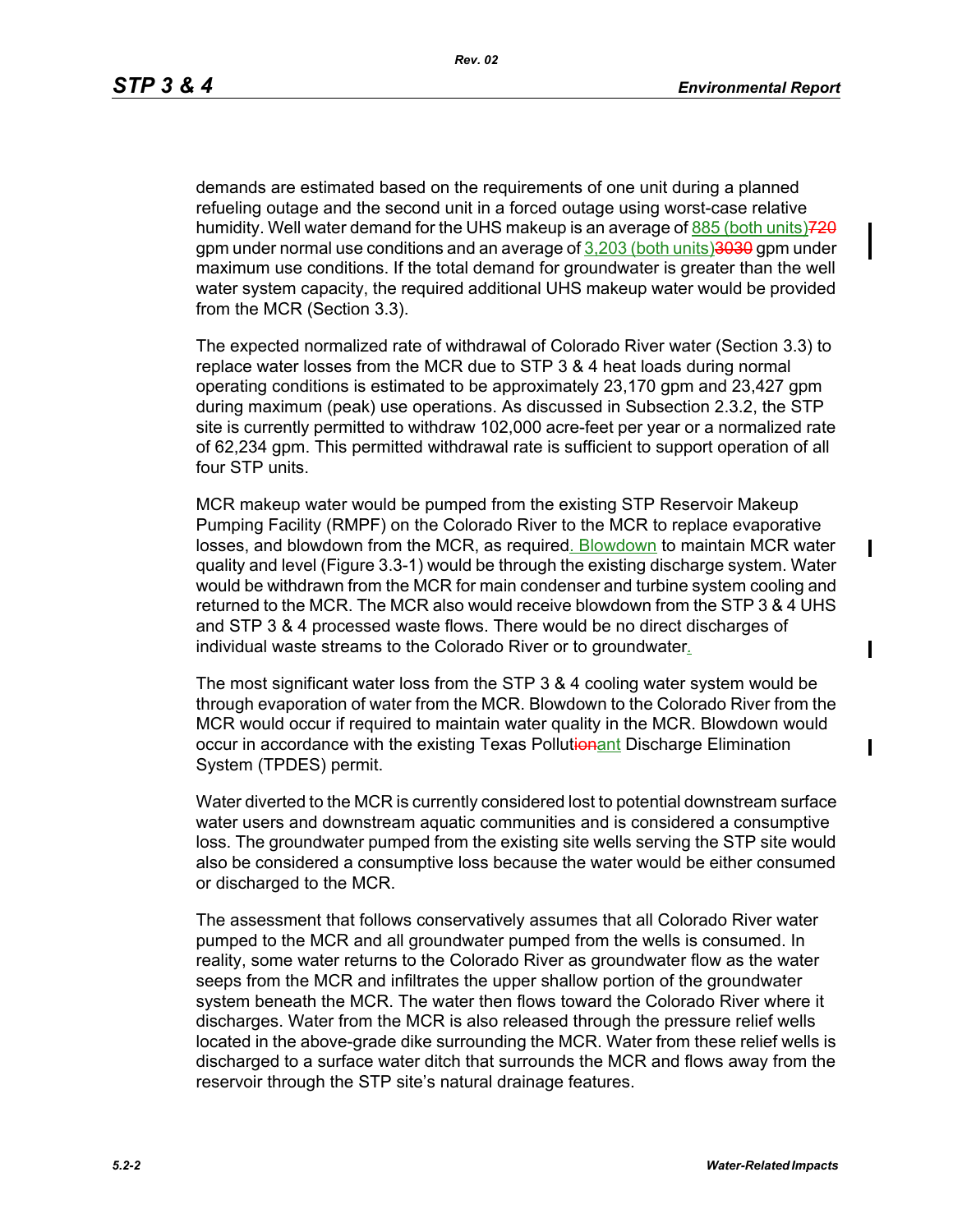As discussed in Subsection 2.3.2, the projected firm water demands for stored water in the Highland Lakes located upstream of the STP site on the Colorado River is currently still less than the total firm water available. Therefore, it is extremely remote that firm water rights would be reduced, even under extreme drought conditions. If conditions are worse than the drought of record, which occurred from the late 1940s through the 1950s (Subsection 2.3.2), the LCRA must curtail and distribute the available supply of firm water among all of its firm water supply customers on a pro rata basis (Reference 5.2-3). As discussed in Subsection 2.3.2, the STP site currently has surface water rights for 102,000 acre-feet per year and an additional 20,000 acrefeet/year of backup water for two-unit operation and 40,000 acre-feet/year for four-unit operation during periods when the water necessary to maintain the MCR at or above an elevation of 27 feet mean sea level is not available from the Colorado River. If this situation were to occur, the backup water would be released by the LCRA from firm stored water or any other sources of water originating upstream of the Bay City Dam (Reference 5.2-4).

Operation of STP 3 & 4 would not create any new impacts in the vicinity of the flood plain. The infrastructure constructed in the floodplains is currently used for STP 1 & 2. The current facilities would support STP 3 & 4. There would be no new infrastructure built in support of STP 3 & 4 in the flood plain areas adjacent to the site that would create impacts resulting from alterations to the flood plain flow paths.

# **5.2.2 Water Use Impacts**

# **5.2.2.1 Surface Water**

Long-term (1948–2005) daily Colorado River flow records were used to estimate the annual mean, the lowest annual mean, and the lowest daily mean flows of the Colorado River in the vicinity of the STP site (Reference 5.2-5).

Based on the planned cooling system configuration (Figure 3.3-1), surface water removal from the Colorado River for STP 3 & 4 is estimated to be at a normalized rate of 42,604 gpm under normal operating conditions and 44,779 gpm under maximum operating conditions, which could occur for a period of approximately 48 hours (see Table 3.3-1). Of these surface water removal rates, approximately 23,170 gpm (normal operating conditions) and 23,427 gpm (maximum use operations) are attributable to STP 3 & 4 heat loads. The long-term monthly average Colorado River flow upstream of the STP site at the closest U.S. Geological Survey (USGS) Gauging Station 08162500 (Figure 2.3.1-5) near Bay City (Reference 5.2-5) varies from 374,748 gpm to 1,919,518 gpm (Table 5.2-1).

Less than 12% (Table 5.2-1) of the estimated monthly mean Colorado River flow near Bay City would be lost to makeup. Makeup withdrawal for maximum use operations from the Colorado River projected for STP 3 & 4 represents 3.8% of the historical annual mean flow (1,180,344 gpm [2630 cfs]) of the river near Bay City. However, the annual mean flow during 2006 was 303,834 gpm (677 cfs) (Reference 5.2-5). The projected normal use withdrawal of 42,604 gpm for STP 3 & 4 during a 303,834 gpm (677 cfs) flow event would represent 14% of flow. As discussed in Subsection 2.3.1.1, the probable minimum flow rate at Bay City is estimated as zero. If there is no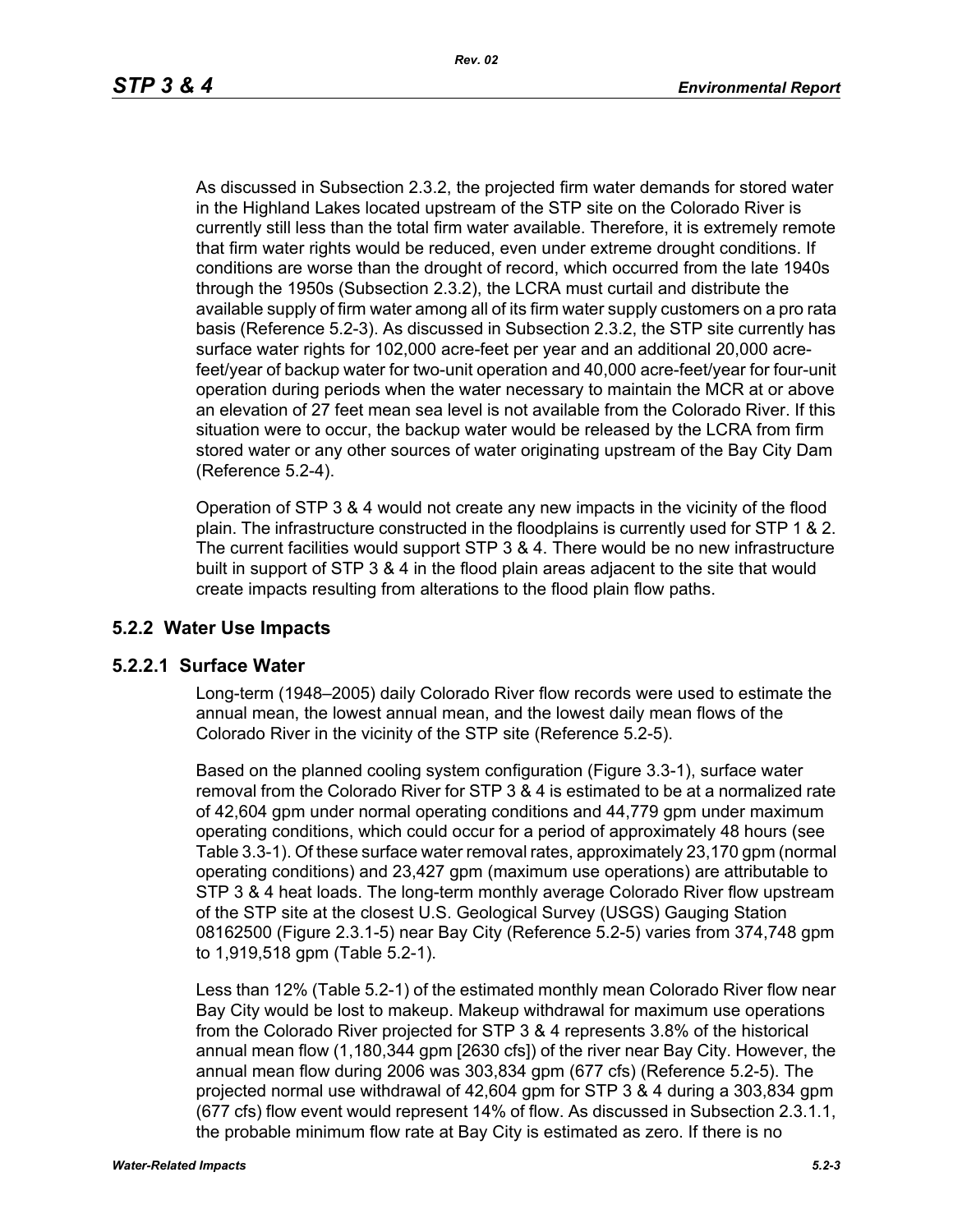downstream flow, the Colorado River near the STP RMPF intake structure would be occupied by tidal water. Because Segment 1401 is considered tidal, there is no established 7Q10 value for the Colorado River for Segment 1401 (Reference 5.2-5). The closest stream gauge to the STP site where 7Q10 data is maintained is the Bay City USGS Gauging Station 08162500 where, from October 1, 1976 through December 31, 2005, the 7Q10 (7 consecutive day low period over a 10-year period) was determined to be 20 cfs (Reference 5.2-6). Because of the zero probable minimum flow at Bay City and a low 7Q10 value of 20 cfs, the 7Q10 water flow value will not be used to determine potential impacts.

As discussed in Subsection 2.3.2 and indicated in Table 2.3.2-9, STP 1 & 2 currently withdraws surface water as needed from the Colorado River after confirming that the flow at the USGS Bay City Gauging Station is capable of supporting the withdrawal of surface water in accordance with the current STP 1 & 2 surface water withdrawal permit. Surface water flow of the Colorado River will continue to be monitored for flow before the withdrawal of surface water for STP 3 & 4 operations to ensure that surface water could be pumped in accordance with the current STPNOC surface water use permit. This practice helps ensure that water withdrawn from the Colorado River is acceptable for supply into the MCR.

Surface water withdrawals would be in accordance with current STPNOC water rights permits and contracts with the Lower Colorado River Authority (LCRA). Therefore, during low-flow days, withdrawal of surface water for the operation of STP 3 & 4 could have a SMALL impact on the availability of fresh water downstream of the site and not warrant additional mitigation. The cumulative impacts of all four operating units are discussed in Section 10.5.

### **5.2.2.2 Groundwater**

As discussed in Subsection 2.3.2, groundwater wells would be used to supply makeup water to STP 3 & 4 for the UHS, service water for the power plant makeup and use, and water for the potable and sanitary systems. From 2001 to 2006, STP 1 & 2 groundwater production averaged 798 gpm from five production wells located in the deep confined aquifer (Table 2.3.2-16). The highest production (863 gpm) was in 2001. The lowest production was 745 gpm, in 2002. The existing five production wells at STP (Subsection 2.3.2) are permitted to withdraw a combined total of 3000 acre-feet per year (1860 gpm).

As discussed in Section 3.3, the groundwater needs for STP 3 & 4 would be 12424077 gpm during normal operations and 41083935 gpm during maximum operations. The primary groundwater production for STP 1 & 2 is through the use of production Wells 5, 6, and 7. As discussed in Subsection 2.3.2, the average use for 2001 through 2006 of groundwater for STP 1 & 2 is 798 gpm. This would allow the use of approximately 1062 gpm for normal operations of STP 3 & 4 which would require an average production rate of approximately 12421077 gpm. During normal operations of STP 3 & 4, STPNOC would use groundwater in excess of that used by STP 1 & 2 up to the current permitted limit of 3000 acre-feet/year (an average of 1860 gpm). STPNOC would use the MCR to supply additional water above this value as required for continued operations. STPNOC is currently evaluating the possibility of permitting and

 $\mathbf I$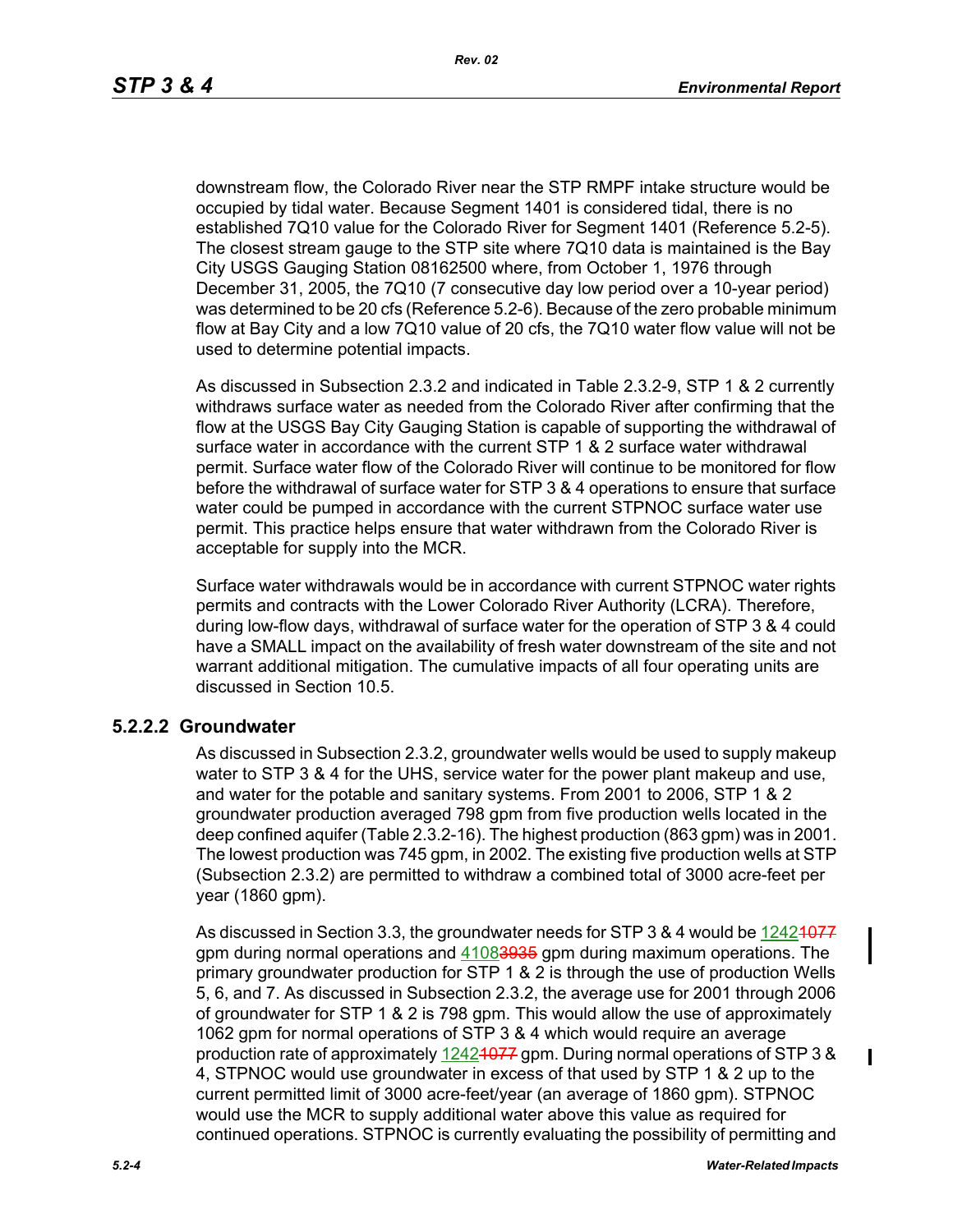$\blacksquare$ 

installing additional groundwater wells at the STP site. Once the evaluation has been completed, the NRC would be notified if additional wells are proposed. Should additional wells be proposed, STPNOC would submit the necessary well permit applications to the Coastal Plains Groundwater Conservation District (CPGCD) and TCEQ as required for approval.

To meet the proposed maximum or peak groundwater demand (normalized value of 41083935 gpm) for STP 3 & 4, STPNOC would supply the water needed for STP 3 & 4 UHS makeup in excess of the normal operations groundwater value (normalized value of  $12424077$  gpm) by using water stored in the MCR to supply the additional water. instead of permitting and installing additional wells at the STP site. As discussed in Subsection 2.3.1, any proposed new wells would be required to be at least 4000 feet from STP 1 & 2 and STP 3 & 4 to prevent potential subsidence of the facilities. Depending on the period of maximum operations of up to 30 days, and depending on the level of the MCR, an additional withdrawal rate of 2873 gpm would be required. This additional demand could create a short-term need for increased surface water withdrawal from the Colorado River.

To determine potential offsite impact during the operation of STP 3 & 4, cumulative projected water usage was used to calculate drawdown at the site boundary as though all water was pumped from a single onsite well. As discussed in Section 3.3, the normal use of groundwater for STP 3 & 4 may require the permitting and installation of additional groundwater wells. If additional wells are proposed, STPNOC would apply to the CPGCD for the necessary groundwater permit(s). The minimum distance allowed by the CPGCD between permitted wells is 2500 feet (Reference 5.2-7). Therefore, the 2500-foot distance will be used for the most conservative model distance from an STP site well to any potential offsite well. As with Section 4.2, a confined nonleaky aquifer scenario was used to determine the drawdown at the offsite groundwater well location closest to the STP 3 & 4 well location. Data used to input to an analytical distance-drawdown model is described in Subsection 2.3.1 and are referenced in Table 5.2-2.

A confined nonleaky scenario would most likely represent actual site conditions. The hydrologic parameters used in support of a confined nonleaky aquifer scenario are included in Table 5.2-2. The Theis nonequilibrium well equations (Reference 5.2-8) for a confined nonleaky scenario are as follows:

| $s = [Q/4(3.14)T](W(u))$                 | $u = r^2S/4Tt$                               |  |  |
|------------------------------------------|----------------------------------------------|--|--|
| where:                                   |                                              |  |  |
| $s =$ drawdown (ft)                      | T = transmissivity, $\text{ft}^2/\text{day}$ |  |  |
| $Q =$ pumping rate, ft <sup>3</sup> /day | $t =$ time since pumping started, days       |  |  |
| $W(u)$ = Theis well function             | $S = coefficient of storage$                 |  |  |
|                                          | $r =$ distance to pumping well, ft           |  |  |

The assumptions made were that the aquifer is homogeneous, isotropic, of uniform thickness, and of infinite aerial extent. The assumptions also include that the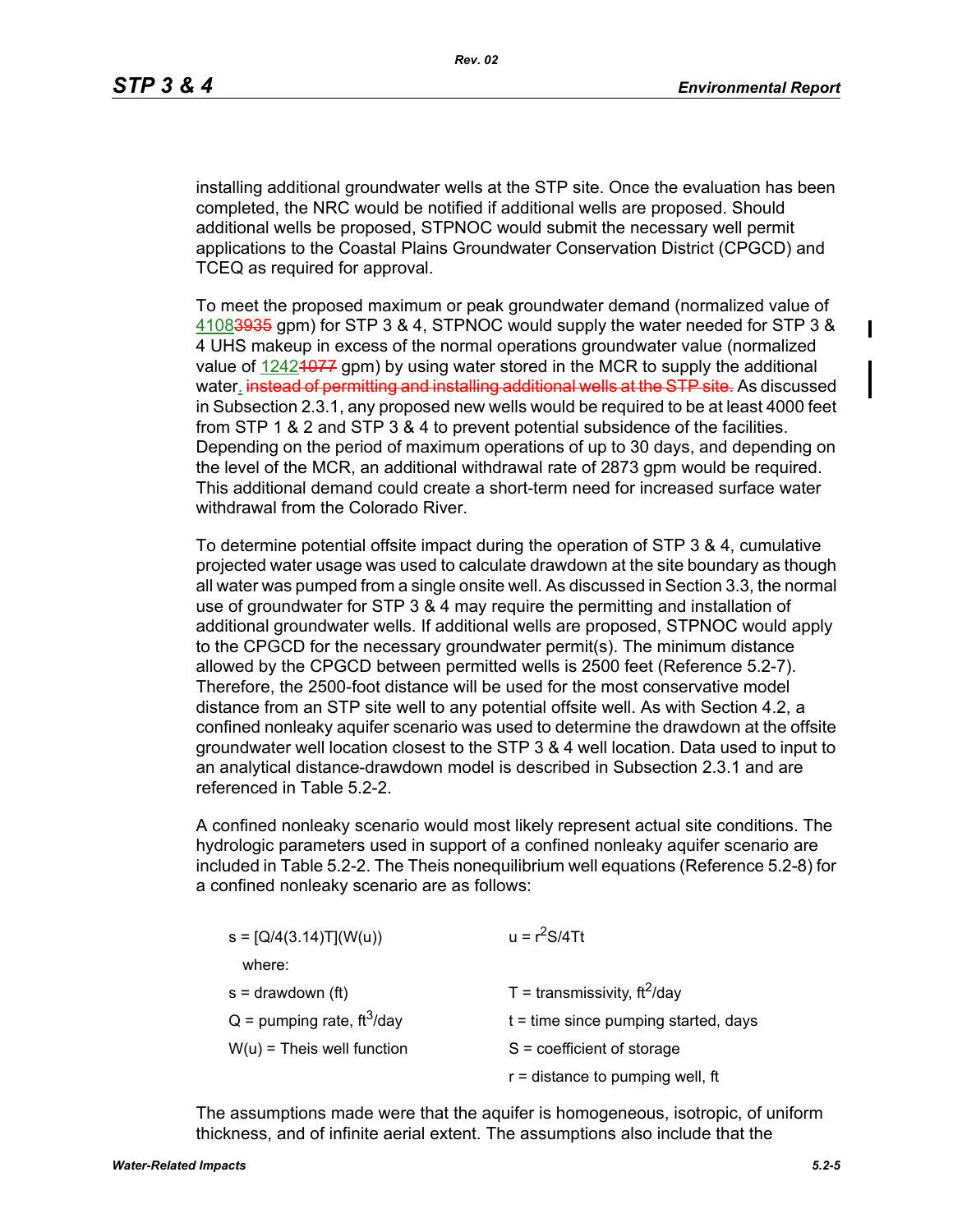potentiometric surface before pumping is horizontal; the well is pumped at a constant discharge rate; the well is fully penetrating and flow is horizontal; the well diameter is infinitesimal so that storage within the well can be neglected; and water from storage is discharged instantaneously with decline of head.

An assumption was made that all of the water to be pumped was from a fully penetrating single well (any site well). The results of the confined nonleaky scenario model indicated that drawdown from normal operation of STP 3 & 4 of the deeper portion of the Chicot Aquifer potentiometric surface 2500 feet from a single STP site well was 38 to 42 feet based on an average pumping rate of 1062 gpm over a period of 40 years. The pumping rate of 1062 gpm is the remainder of the current STP site permit after the average of 798 gpm STP 1 & 2 groundwater use rate is subtracted (1860 gpm–798 gpm). Drawdown values for the deep portion of the Chicot Aquifer for the above pumping case, pumping at the maximum permit limit of 3000 acre-feet/year (an average of 1860 gpm) and pumping at a well design yield of 500 gpm, are included in Table 5.2-2.

In reality, the actual withdrawal resulting from the pumping of an STP well 2500 feet away would result in less drawdown than assigning all of the total pumping rates to one well. For example, the projected drawdown of (Table 5.2-2) over a 40-year period at a pumping rate of 1062 gpm would result in a drawdown of 38 to 42 feet. Pumping at a rate of no more than 500 gpm over a 40-year period in any single well would result in a drawdown of 18 to 20 feet 2500 feet from that well. These values assume that no two pumping wells adjacent to each other are used at the same time. If this were to occur, the effects of the two wells being pumped simultaneously would result in an overlap of drawdown and would likely lower drawdown in areas between the pumping wells. The additive effect could extend off site. However, most of the additive effect form the onsite pumping of multiple wells would remain on the STP site.

Because of the confining unit between the deep and shallow portions of the Chicot Aquifer, STPNOC concludes that there would be no impact to the shallow portion of the aquifer during operation of STP 3 & 4. However, STPNOC concludes that impacts due to increased pumping during operational activities at STP 3 & 4 to the deeper portion of the Chicot Aquifer would be SMALL and would not warrant mitigation. The cumulative impacts of all four units on groundwater resources are discussed in Section 10.5S.

### **5.2.3 Water Quality Impacts**

### **5.2.3.1 Chemical Impacts**

Mechanical draft cooling towers, such as the ones proposed for the STP 3 & 4 UHS, remove waste heat by allowing water to evaporate to the atmosphere. The water lost to evaporation must be replaced continuously with makeup water to prevent the accumulation of solids and solid scale formation. To prevent buildup of these solids, a small portion of the circulating water with elevated levels of solids is drained or blown down, and cooling tower water chemistry must be maintained with anti-scaling compounds and corrosion inhibitors.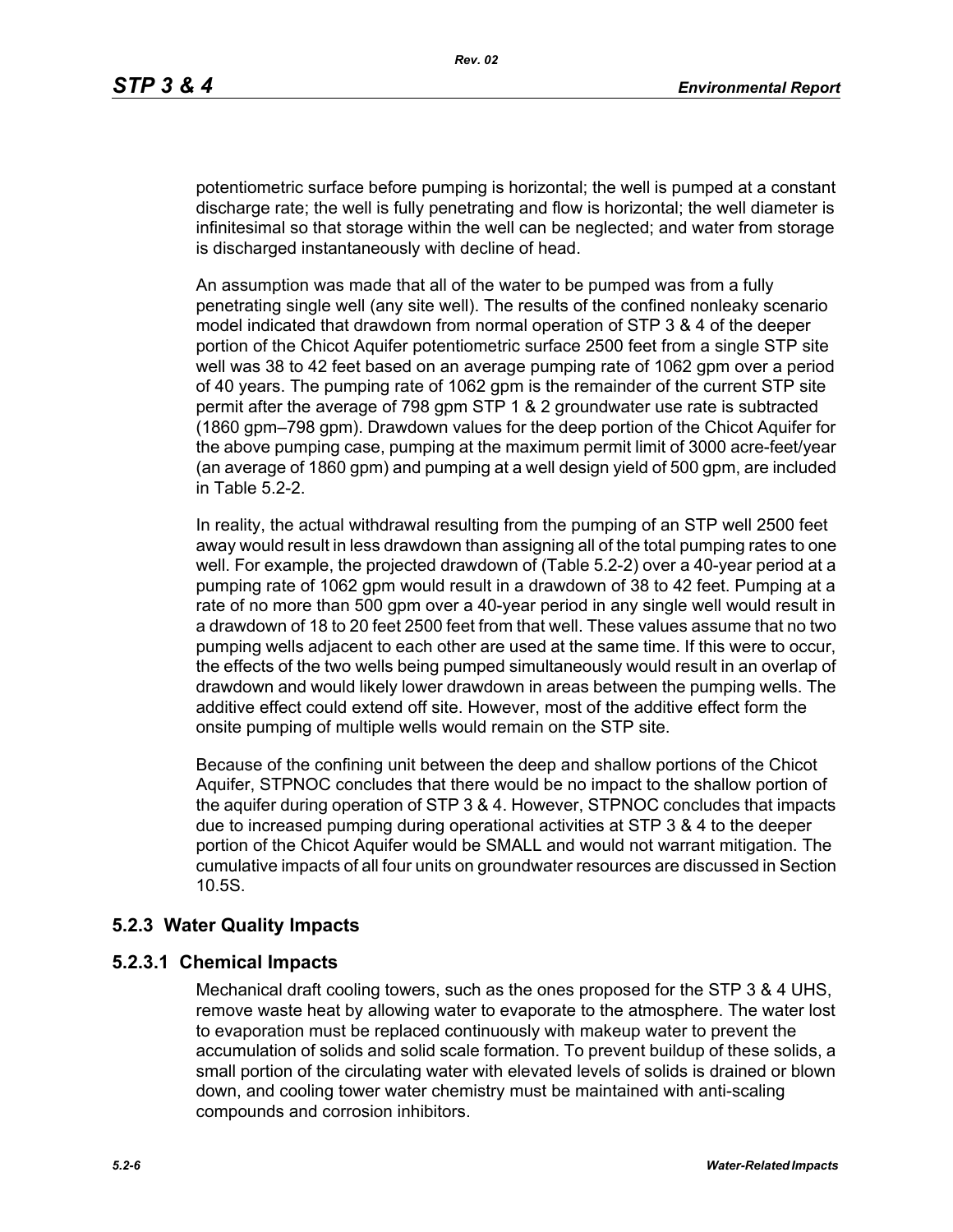Similarly, because conditions in cooling towers are conducive to the growth of fouling bacteria and algae, a biocide must be added to the system. This is normally a chlorine or bromine-based compound, but occasionally, hydrogen peroxide or ozone is used. Table 3.6-1 lists water treatment chemicals currently used for STP 1 & 2 and that would likely be used in STP 3 & 4.

Water drawn from the Colorado River is expected to require limited treatment to prevent biofouling in the makeup intake structure and makeup water piping. Additional water treatment would take place in the cooling tower basins, and would include the addition of biocides, anti-scaling compounds, and dispersants. Sodium hypochlorite and sodium bromide are used to control biological growth in the existing circulating water system and would likely be used in the new system as well. TPDES Permit No. WQ0001908000, issued in 2005 (Reference 5.2-9), limits total residual chlorine (0.05 milligrams per liter daily maximum) from any single generating unit for more than two hours per day unless longer periods are required for macroinvertebrate control. Discharge from the MCR may not exceed 12.5% of the flow of the Colorado River at the discharge point. Processed wastewater discharged from STP 3 & 4 facilities to the MCR would be similar to that currently discharged under the STP 1 & 2 TPDES permit. STPNOC would submit the necessary applications to TCEQ for permitting the proposed STP 3 & 4 discharges to the MCR.

Discharge from the MCR cannot occur when the Colorado River is less than 800 cfs (Reference 5.2-9). As discussed in Subsection 2.3.2, there is currently no routine discharge from the MCR to the Colorado River. STP 1 & 2 has discharged water from the MCR to the Colorado River once, in 1997. Projections of the MCR water quality and additional demands upriver could necessitate the use of the STP permitted reservoir blowdown system to maintain water quality by 2010. MCR water quality is currently maintained by selective pumping during high river flow conditions (>1200 cfs) (Reference 5.2-10). If upstream demands increase, the availability of water at a flow greater than 1200 cfs could be reduced.

Blowdown from the MCR to the Colorado River would occur as necessary to maintain the MCR water quality at an average of 3000 micro-Siemens per centimeter (µS/cm) (Reference 5.2-4). The current TPDES permit (Reference 5.2-10) allows an average MCR discharge rate of 144 mgdMGD with a daily maximum of 200 MGD. The permit pH range for water discharged from the MCR is between 6.0 and 9.0 standard units. The water temperature daily average limit is 95°F with a daily maximum of 97°F. The total residual chlorine daily maximum is 0.05 milligrams per liter (mg/L) (Reference 5.2- 10). Limits on outfall concentrations, rates, and schedules for STP 3 & 4 operational discharges to the MCR would be determined through the TPDES permitting process. STPNOC would submit the new or modified permit provisions to the NRC when they become available.

As discussed in Subsection 2.3.3, during 2004 Segment 1401 of the Colorado River (the reach of the river associated with STP) was listed as fully supporting aquatic life, contact recreation, and general use (Reference 5.2-11). As indicated in Reference 5.2- 12, Segment 1401 was added to the list of impaired waters due to the presence of bacteria. The STP 1 & 2 wastewater treatment facility currently discharges treated

П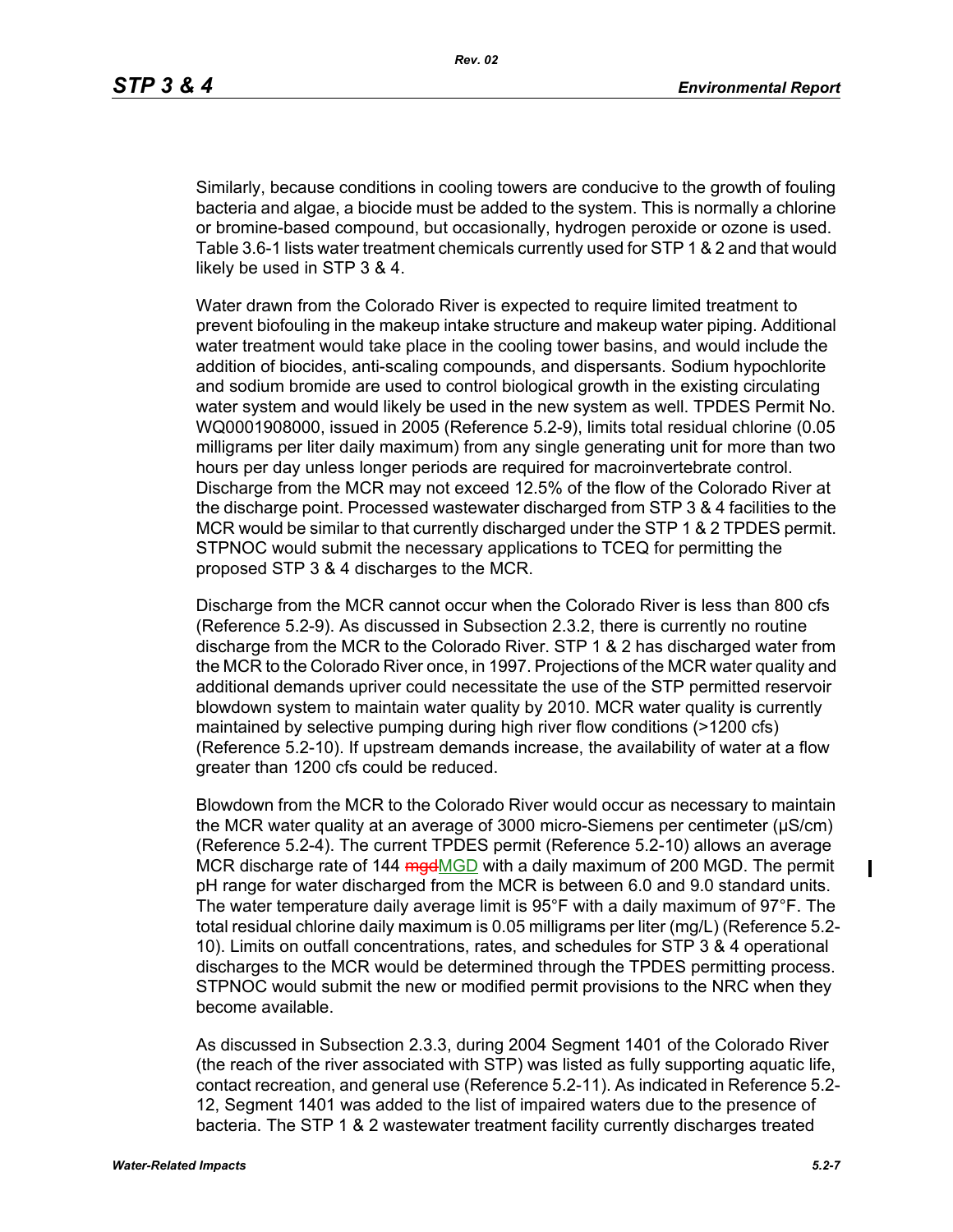water to the MCR where it is diluted by water of the MCR and reused. The waste water from current STP 1 & 2 facilities does not discharge directly to the Colorado River.

Impacts of chemicals in the proposed MCR blowdown on the Colorado River water quality would be SMALL and would not warrant mitigation. STPNOC would submit the necessary permit applications to TCEQ for review for a modified or new TPDES permit for STP 3 & 4 facility discharges to the MCR and from the MCR to the Colorado River. TCEQ would evaluate potential effects of STP 3 & 4 on the MCR water quality and the Colorado River water quality and determine if adjustments are necessary to the current TPDES permitted 001 outfall limits. STPNOC would monitor the MCR water quality on a regular basis in conjunction with the MCR water level to determine if and when blowdown is necessary. STPNOC would continue to monitor flow of the Colorado River prior to withdrawing surface water and discharging water to the Colorado River.

### **5.2.3.2 References**

- 5.2-1 TCEQ (Texas Commission on Environmental Quality) 2007. Letter from Kelly Holligan (TCEQ) to R. A. Gangluff (STP Nuclear Operating Company) Re: Cooling Water Intake Structures Phase II Rules; South Texas Project Electric Generating Station; TPDES Permit No. WQ0001908000, June 27, 2007.
- 5.2-2 Operating Permit, STP Nuclear Operating Company, Historical User Permit No. OP-04122805, Coastal Plains Groundwater Conservation District, March 2005.
- 5.2-3 LCRA (Lower Colorado River Authority), Water Management Plan for the Lower Colorado River Basin, May 2003.
- 5.2-4 STPNOC (South Texas Project Nuclear Operating Company), 2006. Amended and Restated Contract by and between the Lower Colorado River Authority and STPNOC. Effective as of January 1, 2006.
- 5.2-5 USGS (U.S. Geological Survey) Water Year 2006 Report, Colorado River, USGS Station 08162500 near Bay City, Texas, April 24, 2007.
- 5.2-6 Holligan (Karen Visnovsky Holligan), 7Q10 Flows. E-mail from Karen Visnovsky Holligan (TCEQ) to Bridget Twigg (TtNUS) June 13, 2007.
- 5.2-7 CPGCD (Coastal Plains Groundwater Conservation District), Rules of the Coastal Plains Groundwater Conservation District, adopted May 25, 2004.
- 5.2-8 "Groundwater and Wells," Fletcher G. Driscoll, 2nd Edition, Johnson Filtration Systems Inc., St. Paul, Minnesota, 1989.
- 5.2-9 TCEQ, STP Nuclear Operating Company, TPDES Permit No. 001908000 Renewal. July 21, 2005.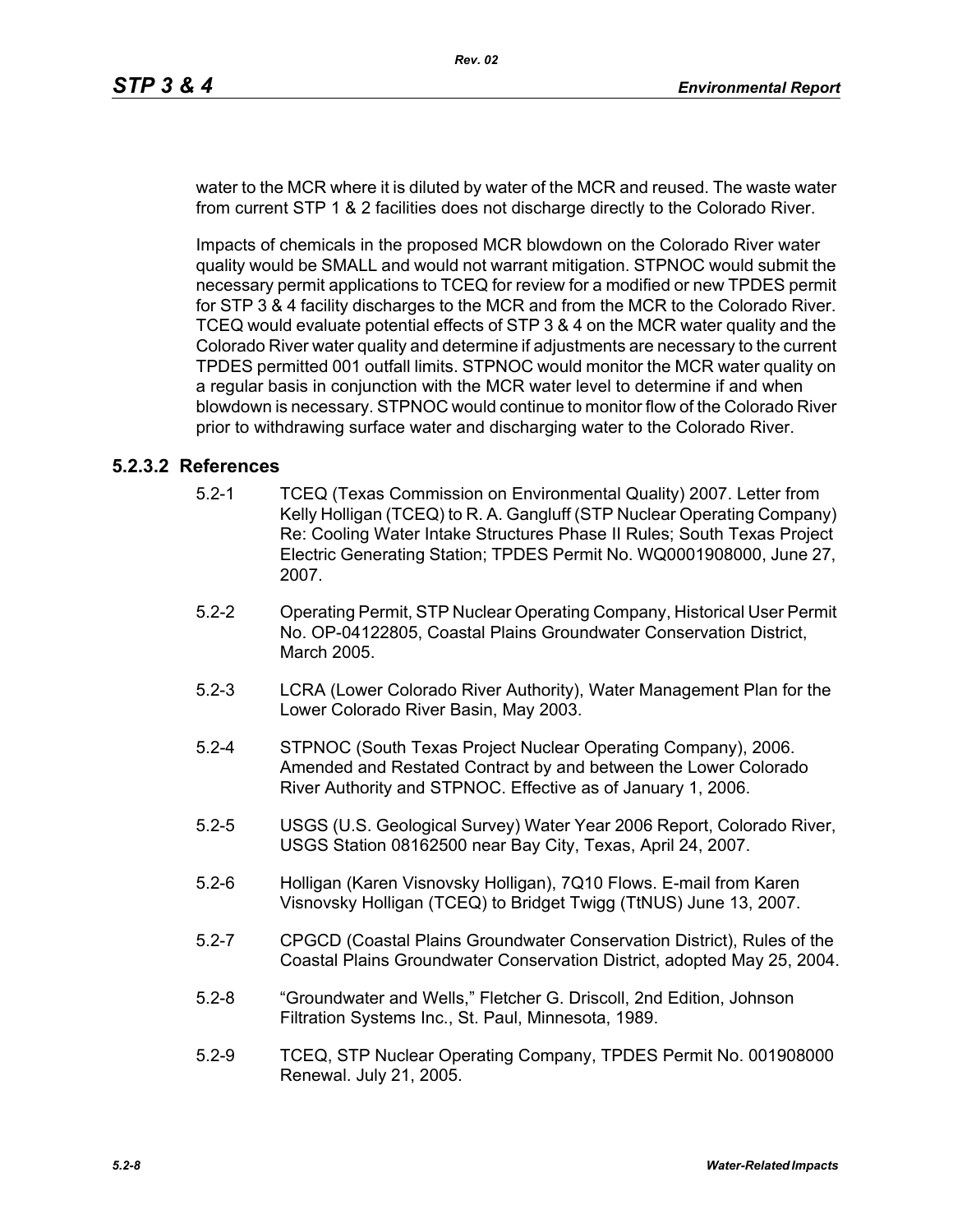| $5.2 - 10$ | STPNOC (South Texas Project Nuclear Operating Company), South Texas          |
|------------|------------------------------------------------------------------------------|
|            | Project Electric Generating Station Certificate of Adjudication 14-5437, May |
|            | 1, 2005, Rev. 1.                                                             |

- 5.2-11 TCEQ 2004 Texas Water Quality Inventory and 303(d), April 14, 2007.
- 5.2-12 TCEQ 2006 Texas Water Quality Inventory and 303(d), April 27, 2007.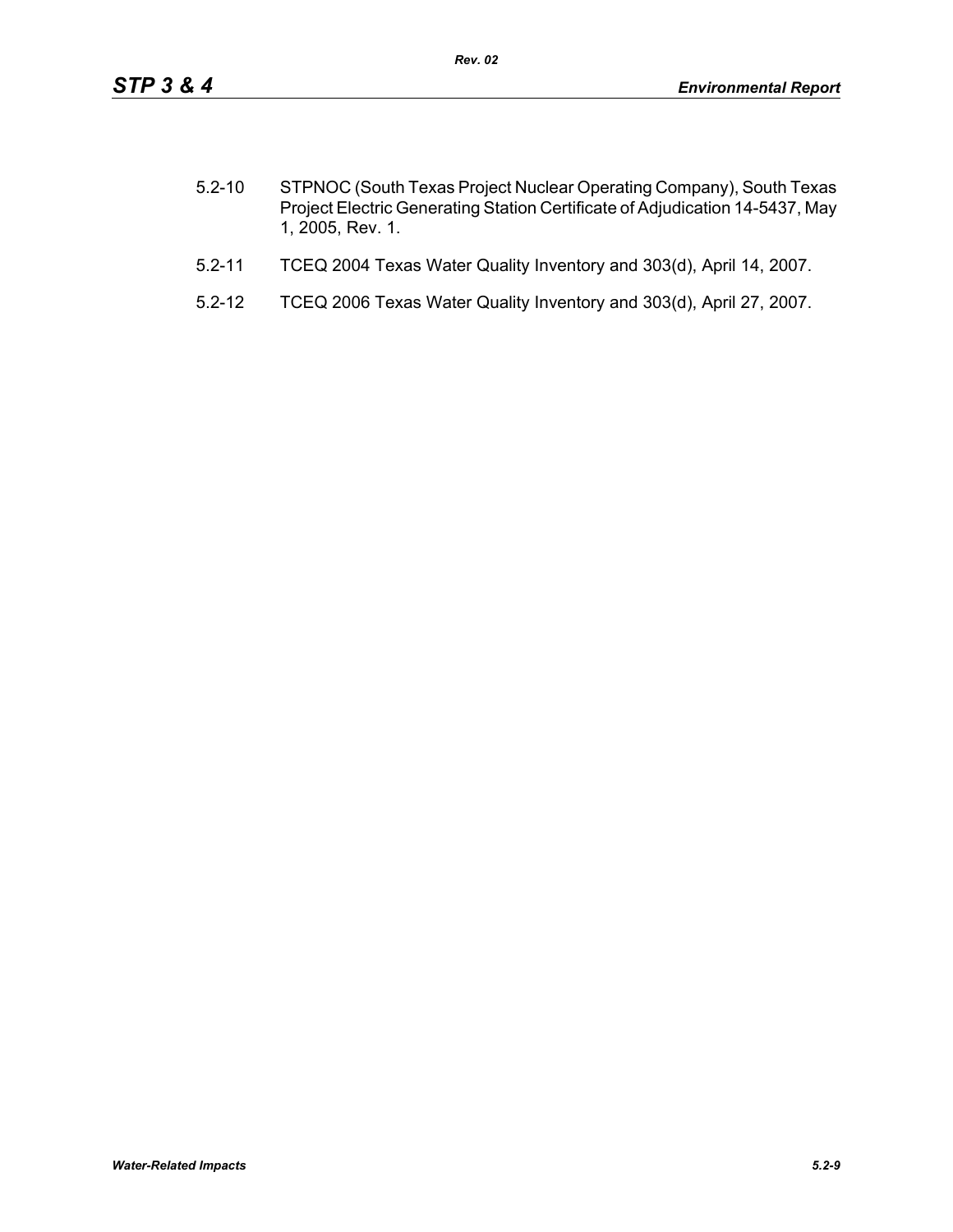|                     | <b>Mean Monthly River</b><br>Flow [1], [2]                                                          | <b>Maximum [3] River</b><br>Withdrawal<br>for Makeup (2 units) | <b>Percent of Mean</b><br><b>Monthly River</b><br><b>Flow Lost to</b><br><b>Maximum</b><br><b>Makeup</b><br>(2 units) | <b>Maximum Total</b><br><b>Evaporation Rate (2)</b><br>units) [1] | <b>Percent of</b><br>Average<br><b>Flow Lost to</b><br>Evaporation |  |
|---------------------|-----------------------------------------------------------------------------------------------------|----------------------------------------------------------------|-----------------------------------------------------------------------------------------------------------------------|-------------------------------------------------------------------|--------------------------------------------------------------------|--|
| January             | 1,150,274                                                                                           | 44,779                                                         | 3.9                                                                                                                   | 48,556                                                            | 4.2                                                                |  |
| February            | 1,455,907                                                                                           | 44,779                                                         | 3.1                                                                                                                   | 48,556                                                            | 3.3                                                                |  |
| March               | 1,281,324                                                                                           | 44,779                                                         | 3.5                                                                                                                   | 48,556                                                            | 3.8                                                                |  |
| April               | 1,225,224                                                                                           | 44,779                                                         | 3.7                                                                                                                   | 48,556                                                            | 4.0                                                                |  |
| May                 | 1,642,608                                                                                           | 44,779                                                         | 2.7                                                                                                                   | 48,556                                                            | 3.0                                                                |  |
| June                | 1,919,518                                                                                           | 44,779                                                         | 2.3                                                                                                                   | 48,556                                                            | 2.5                                                                |  |
| July                | 844,642                                                                                             | 44,779                                                         | 5.3                                                                                                                   | 48,556                                                            | 5.7                                                                |  |
| August              | 374,748                                                                                             | 44,779                                                         | 11.9                                                                                                                  | 48,556                                                            | 13.0                                                               |  |
| September           | 787,195                                                                                             | 44,779                                                         | 5.7                                                                                                                   | 48,556                                                            | 6.2                                                                |  |
| October             | 1,103,150                                                                                           | 44,779                                                         | 4.1                                                                                                                   | 48,556                                                            | 4.4                                                                |  |
| November            | 1,248,562                                                                                           | 44,779                                                         | 3.6                                                                                                                   | 48,556                                                            | 3.9                                                                |  |
| December            | 1,100,906                                                                                           | 44,779                                                         | 4.1                                                                                                                   | 48,556                                                            | 4.4                                                                |  |
| [2] Reference 5.2-4 | [1] All flows in gallons per minute<br>[3] Maximum water withdrawal occurs during normal operations |                                                                |                                                                                                                       |                                                                   |                                                                    |  |

*Rev. 02*

*STP 3 & 4*